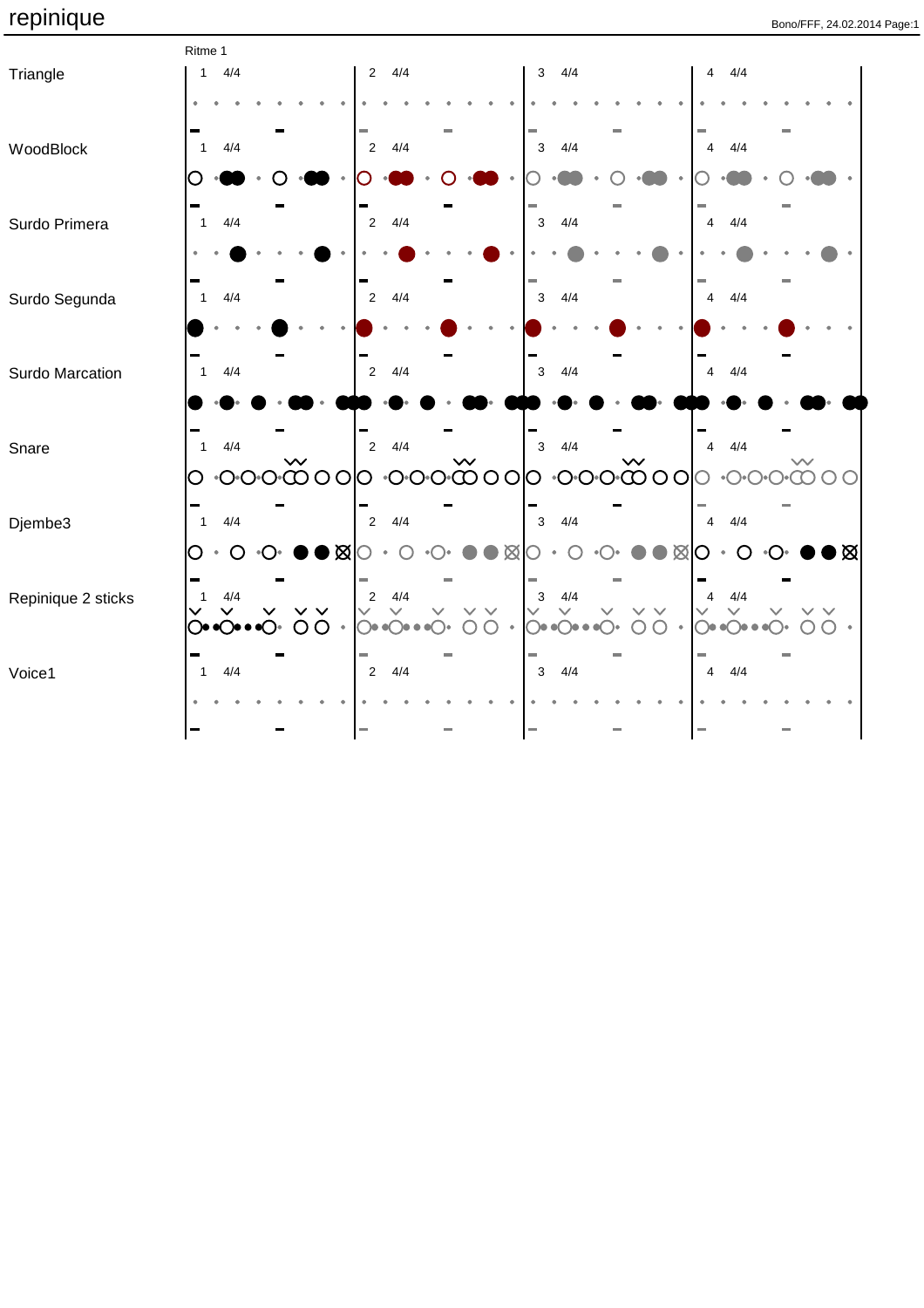|                    | Break 1         |                        |                |                   |   |                 |     |  |  | Ritme 1                  |                                                                 |  |                 |           |               |                             |  |               |             |  |
|--------------------|-----------------|------------------------|----------------|-------------------|---|-----------------|-----|--|--|--------------------------|-----------------------------------------------------------------|--|-----------------|-----------|---------------|-----------------------------|--|---------------|-------------|--|
| Triangle           | $\sqrt{5}$      | 4/4                    |                |                   |   | $6\phantom{.0}$ | 4/4 |  |  |                          | $7 \frac{4}{4}$                                                 |  |                 |           | 8             | 4/4                         |  |               |             |  |
|                    |                 |                        |                |                   |   |                 |     |  |  |                          |                                                                 |  |                 |           |               |                             |  |               |             |  |
| WoodBlock          | $5\phantom{.0}$ | 4/4                    |                |                   |   | $\,6\,$         | 4/4 |  |  | $\sim$<br>$\overline{7}$ | 4/4                                                             |  |                 |           | m.<br>$\,8\,$ | 4/4                         |  |               |             |  |
|                    |                 |                        |                |                   |   |                 |     |  |  |                          |                                                                 |  |                 |           |               |                             |  |               |             |  |
| Surdo Primera      | 5               | 4/4                    |                |                   |   | $6\,$           | 4/4 |  |  |                          | $7 \frac{4}{4}$                                                 |  |                 |           | $\,8\,$       | 4/4                         |  |               |             |  |
|                    |                 |                        |                |                   |   |                 |     |  |  |                          |                                                                 |  |                 |           |               |                             |  |               |             |  |
| Surdo Segunda      | $\overline{5}$  | 4/4                    |                |                   |   | $\,6\,$         | 4/4 |  |  | $7^{\circ}$              | 4/4                                                             |  |                 |           | $\,8\,$       | 4/4                         |  |               |             |  |
|                    |                 |                        |                |                   |   |                 |     |  |  |                          |                                                                 |  |                 |           |               |                             |  |               |             |  |
| Surdo Marcation    | $\overline{5}$  | 4/4                    |                |                   |   | $\,6\,$         | 4/4 |  |  |                          | $7 \frac{4}{4}$                                                 |  |                 |           | $\bf 8$       | 4/4                         |  |               |             |  |
|                    |                 |                        |                |                   |   |                 |     |  |  |                          |                                                                 |  |                 |           |               |                             |  |               |             |  |
| Snare              | $\overline{5}$  | 4/4                    |                |                   |   | $6\phantom{1}6$ | 4/4 |  |  | 7 <sup>7</sup>           | 4/4                                                             |  |                 |           | $\bf 8$       | 4/4                         |  |               |             |  |
|                    |                 |                        |                |                   |   |                 |     |  |  | O.                       | $\cdot$ O $\cdot$ O $\cdot$ $\circ$ $\circ$ $\circ$ O $\circ$ O |  |                 |           | O             | $\cdot$ ○ $\cdot$ ○ $\cdot$ |  |               |             |  |
| Djembe3            | $5\phantom{.0}$ | 4/4                    |                |                   |   | $6\,$           | 4/4 |  |  | $7\overline{ }$          | 4/4                                                             |  |                 |           | $\,8\,$       | 4/4                         |  |               |             |  |
|                    |                 |                        |                |                   |   |                 |     |  |  |                          | ∩                                                               |  | ◗◉▨             |           |               |                             |  |               | $\mathbb R$ |  |
| Repinique 2 sticks | $5\phantom{.0}$ | 4/4                    |                |                   |   | $6\,$           | 4/4 |  |  | $\overline{7}$           | 4/4<br>$\checkmark$                                             |  | $\vee$ $\vee$   |           | $\,8\,$       | 4/4<br>$\checkmark$         |  | $\vee$ $\vee$ |             |  |
|                    | $\bigcirc$      | $\circ \bigcirc \circ$ | $\overline{O}$ | $\cdot$ O $\cdot$ | O |                 |     |  |  |                          | $\odot \bullet \bullet \odot \bullet$                           |  | $\overline{O}O$ | $\bullet$ |               | ├───                        |  |               | $OO$ .      |  |
| Voice1             | 5               | 4/4                    |                |                   |   | $\,6\,$         | 4/4 |  |  |                          | $7 \frac{4}{4}$                                                 |  |                 |           | 8             | 4/4                         |  |               |             |  |
|                    |                 |                        |                |                   |   |                 |     |  |  |                          |                                                                 |  |                 |           |               |                             |  |               |             |  |
|                    |                 |                        |                |                   |   |                 |     |  |  | ÷,                       |                                                                 |  |                 |           |               |                             |  |               |             |  |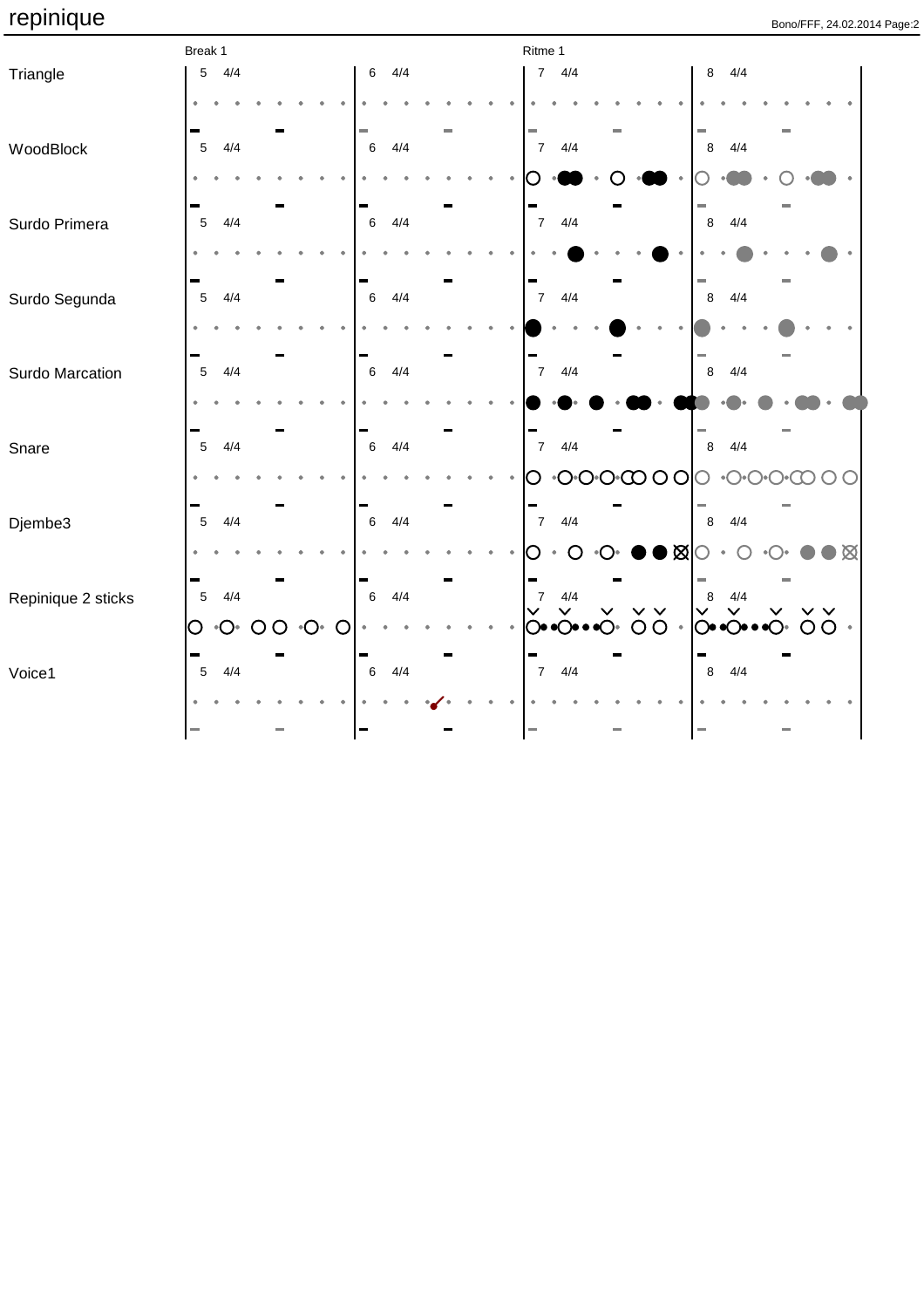|                    |                  |     |  |                |             |  |                           |   | Break 2     |             |                    |   |         |                                |        |   |  |  |
|--------------------|------------------|-----|--|----------------|-------------|--|---------------------------|---|-------------|-------------|--------------------|---|---------|--------------------------------|--------|---|--|--|
| Triangle           | 9                | 4/4 |  |                | $10 \t 4/4$ |  |                           |   | $11 \t 4/4$ |             |                    |   |         |                                | 12 4/4 |   |  |  |
|                    |                  |     |  |                |             |  |                           |   |             |             |                    |   |         |                                |        |   |  |  |
| WoodBlock          | 9                | 4/4 |  |                | 10 4/4      |  |                           |   |             | $11 \t 4/4$ |                    |   |         |                                | 12 4/4 |   |  |  |
|                    |                  |     |  |                |             |  |                           |   |             |             |                    |   |         |                                |        |   |  |  |
| Surdo Primera      | 9                | 4/4 |  |                | $10 \t 4/4$ |  |                           |   | $11 \t 4/4$ |             |                    |   |         |                                | 12 4/4 |   |  |  |
|                    |                  |     |  |                |             |  |                           |   |             |             |                    |   |         |                                |        |   |  |  |
| Surdo Segunda      | 9                | 4/4 |  |                | $10 \t 4/4$ |  |                           |   | $11 \t 4/4$ |             |                    |   |         | 12 4/4                         |        |   |  |  |
|                    |                  |     |  |                |             |  |                           |   |             |             |                    |   |         |                                |        |   |  |  |
| Surdo Marcation    | 9                | 4/4 |  |                | $10 \t 4/4$ |  |                           |   | $11 \t 4/4$ |             |                    |   |         | 12 4/4                         |        |   |  |  |
|                    |                  |     |  |                |             |  |                           |   |             |             |                    |   |         |                                |        |   |  |  |
| Snare              | 9                | 4/4 |  |                | $10 \t 4/4$ |  |                           |   |             | $11 \t 4/4$ |                    |   |         |                                | 12 4/4 |   |  |  |
|                    |                  |     |  |                |             |  |                           |   | coop        |             | $\cdot$ $\bigcirc$ | O | $\circ$ |                                |        |   |  |  |
| Djembe3            | $\boldsymbol{9}$ | 4/4 |  |                | $10 \t 4/4$ |  |                           |   |             | $11 \t 4/4$ |                    |   |         | 12 4/4                         |        |   |  |  |
|                    |                  |     |  | $\boxtimes$    |             |  |                           | Ø |             |             |                    |   |         | $\cdot$ XXX $\cdot$ XX $\cdot$ |        | ⊠ |  |  |
| Repinique 2 sticks | 9                | 4/4 |  |                | $10 \t 4/4$ |  | $\checkmark$ $\checkmark$ |   |             | $11 \t 4/4$ |                    |   |         |                                | 12 4/4 |   |  |  |
|                    |                  |     |  | O <sub>O</sub> | ○•○••○•○○   |  |                           |   |             |             |                    |   |         |                                |        |   |  |  |
| Voice1             | 9                | 4/4 |  |                | 10 4/4      |  |                           |   | $11 \t 4/4$ |             |                    |   |         | 12 4/4                         |        |   |  |  |
|                    |                  |     |  |                |             |  |                           |   |             |             |                    |   |         |                                |        |   |  |  |
|                    |                  |     |  |                |             |  |                           |   |             |             |                    |   |         |                                |        |   |  |  |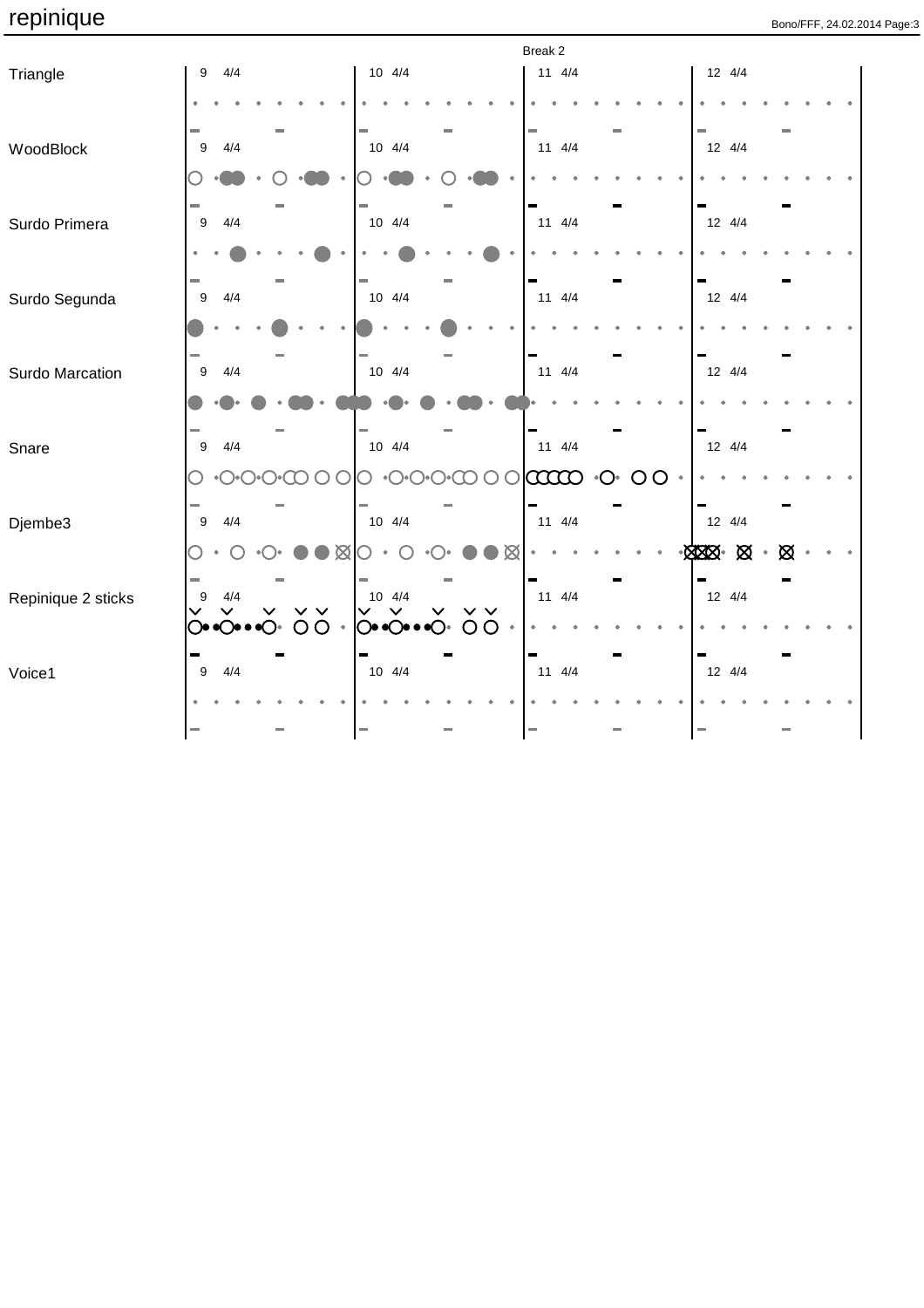|                    | Ritme 2       |              |                |   |            |              |             |
|--------------------|---------------|--------------|----------------|---|------------|--------------|-------------|
| Triangle           | 13 4/4        |              | 14 4/4         |   | 15 4/4     | 16 4/4       |             |
|                    |               |              |                |   |            |              |             |
|                    |               |              |                |   |            |              |             |
| WoodBlock          | 13 4/4        |              | 14 4/4         |   | 15 4/4     | 16 4/4       |             |
|                    |               |              |                |   |            |              |             |
|                    |               |              |                |   |            |              |             |
|                    |               |              | $14 \quad 4/4$ |   | 15 4/4     |              |             |
| Surdo Primera      | 13 4/4        |              |                |   |            | 16 4/4       |             |
|                    |               |              |                |   |            |              |             |
|                    |               |              |                |   |            |              |             |
| Surdo Segunda      | 13 4/4        |              | 14 4/4         |   | 15 4/4     | 16 4/4       |             |
|                    |               |              |                |   |            |              |             |
|                    |               |              |                |   |            |              |             |
| Surdo Marcation    | 13 4/4        |              | $14 \quad 4/4$ |   | 15 4/4     | 16 4/4       |             |
|                    |               |              |                |   |            |              |             |
|                    |               |              |                |   |            |              |             |
| Snare              | 13 4/4        |              | $14 \quad 4/4$ |   | 15 4/4     | 16 4/4       |             |
|                    |               |              |                |   |            |              |             |
|                    | <b>caaco</b>  | $\circ$<br>O | aaa            | C | ECCCC.     | aaa          |             |
|                    |               |              |                |   |            |              |             |
| Djembe3            | 13 4/4        |              | $14 \quad 4/4$ |   | 15 4/4     | 16 4/4       |             |
|                    | <b>XXXX</b> O |              | <b>XXXX</b>    |   | <b>XXX</b> | <b>X XXX</b> | $\boxtimes$ |
|                    |               |              |                |   |            |              |             |
| Repinique 2 sticks | 13 4/4        |              | $14 \t 4/4$    |   | 15 4/4     | 16 4/4       |             |
|                    |               |              |                |   |            |              |             |
|                    |               |              |                |   |            |              |             |
| Voice1             | 13 4/4        |              | 14 4/4         |   | 15 4/4     | 16 4/4       |             |
|                    |               |              |                |   |            |              |             |
|                    |               |              |                |   |            |              |             |
|                    |               |              |                |   |            |              |             |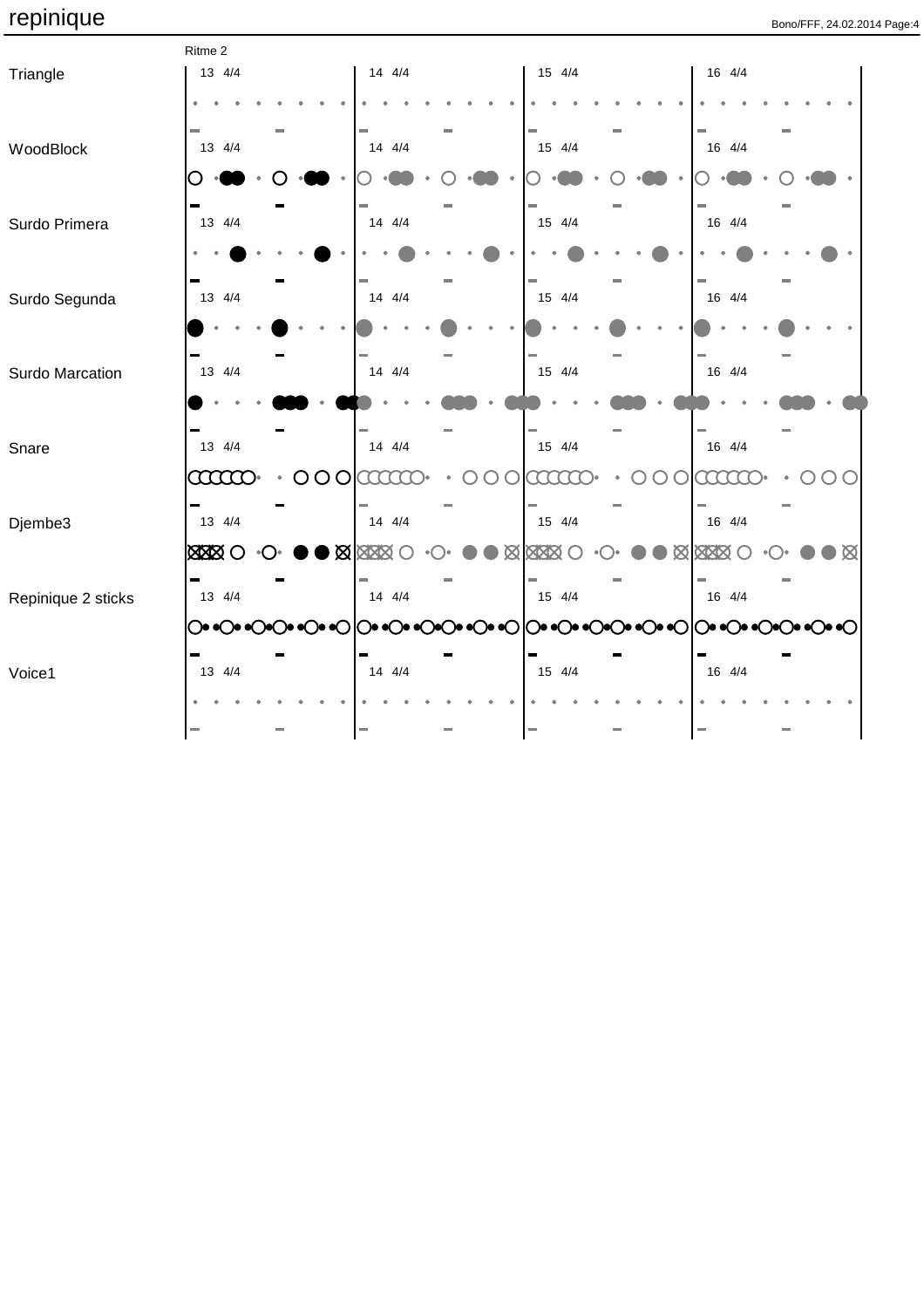|                    | Break 1          |                   |                 |                                |   | Ritme 2                  |                                                                     |
|--------------------|------------------|-------------------|-----------------|--------------------------------|---|--------------------------|---------------------------------------------------------------------|
| Triangle           | 17 4/4           |                   |                 | 18 4/4                         |   | 19 4/4                   | 20 4/4                                                              |
|                    |                  |                   |                 |                                |   |                          |                                                                     |
| WoodBlock          | 17 4/4           |                   |                 | 18 4/4                         |   | 19 4/4                   | 20 4/4                                                              |
|                    |                  |                   |                 |                                |   |                          |                                                                     |
| Surdo Primera      | 17 4/4           |                   |                 | 18 4/4                         |   | 19 4/4                   | 20 4/4                                                              |
|                    |                  |                   |                 |                                |   |                          |                                                                     |
| Surdo Segunda      | $17 \frac{4}{4}$ |                   |                 | 18 4/4                         |   | 19 4/4                   | 20 4/4                                                              |
|                    |                  |                   |                 |                                |   |                          |                                                                     |
| Surdo Marcation    | 17 4/4           |                   |                 | 18 4/4                         |   | 19 4/4                   | 20 4/4                                                              |
|                    |                  |                   |                 |                                |   |                          |                                                                     |
| Snare              | 17 4/4           |                   |                 | 18 4/4                         |   | 19 4/4                   | 20 4/4                                                              |
|                    | $\infty$         | $\cdot$ O $\cdot$ | $\overline{O}O$ |                                |   | <b>aano</b><br>$\bullet$ | 000<br>$\cdot$ OOO                                                  |
| Djembe3            | ÷<br>17 4/4      |                   |                 | 18 4/4                         |   | 19 4/4                   | 20 4/4                                                              |
|                    |                  |                   |                 | $-\times 10^{-1}$<br>$\bullet$ | ⊠ | <b>XXXXX</b> O           | $\bullet$ M $\otimes$ M $\otimes$<br>D⊠I<br>$\bullet$ ( ) $\bullet$ |
| Repinique 2 sticks | 17 4/4           |                   |                 | 18 4/4                         |   | 19 4/4                   | 20 4/4                                                              |
|                    |                  |                   |                 |                                |   |                          | ◯◉◉◯◉◉◯◎◎◯◉◉◯◎◎◯◎◎◯◎◎◯◎◎◯◎◎◯                                        |
| Voice1             | 17 4/4           |                   |                 | 18 4/4                         |   | 19 4/4                   | 20 4/4                                                              |
|                    |                  |                   |                 |                                |   |                          |                                                                     |
|                    |                  |                   |                 |                                |   |                          |                                                                     |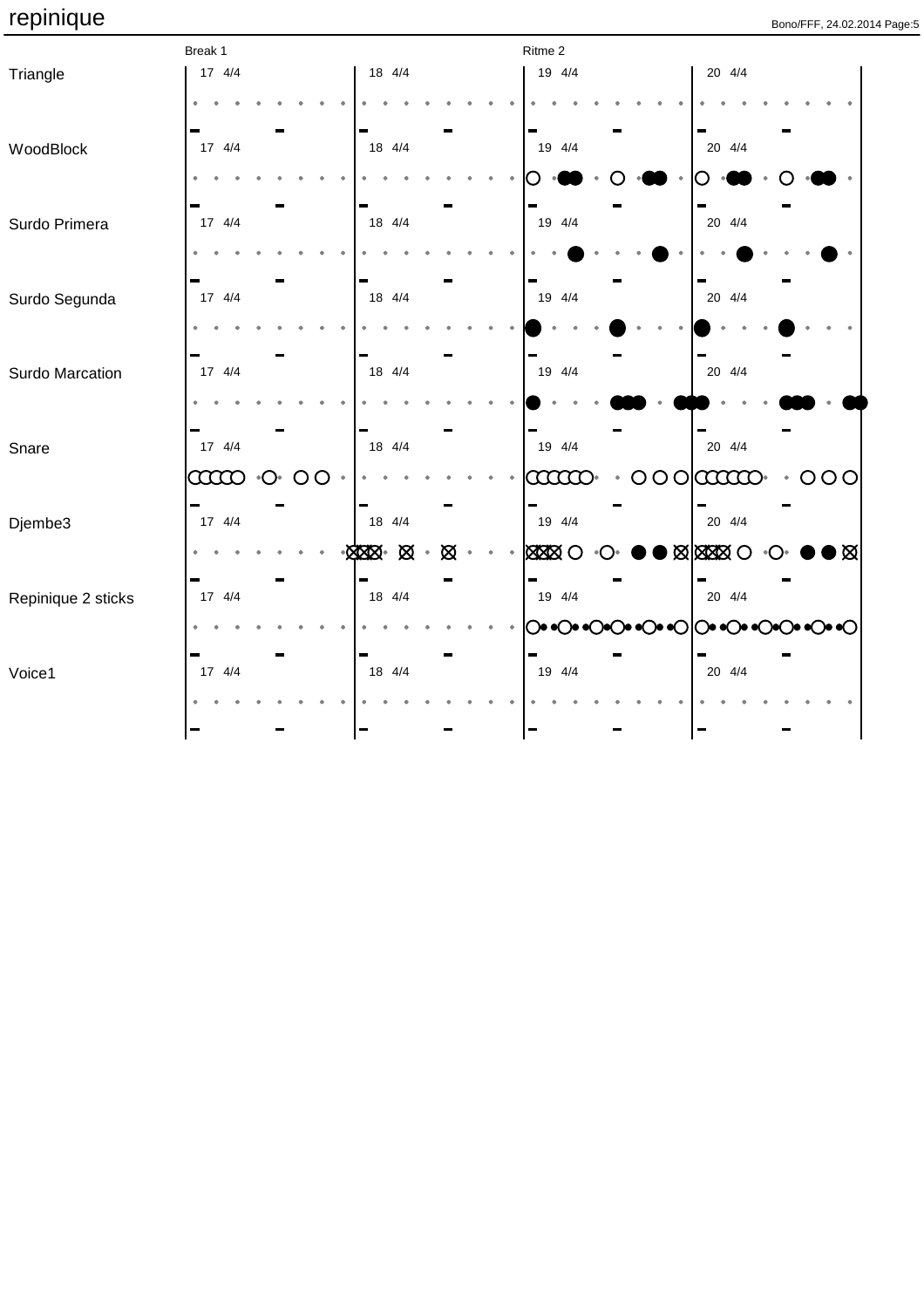|                    |              |                     |                    |                               | Break 2 |                          |                |   |
|--------------------|--------------|---------------------|--------------------|-------------------------------|---------|--------------------------|----------------|---|
| Triangle           | 21 4/4       |                     | 22 4/4             |                               | 23 4/4  |                          | 24 4/4         |   |
|                    |              |                     |                    |                               |         |                          |                |   |
| WoodBlock          | 21 4/4       |                     | 22 4/4             |                               | 23 4/4  |                          | 24 4/4         |   |
|                    |              |                     |                    |                               |         |                          |                |   |
| Surdo Primera      | 21 4/4       |                     | 22 4/4             |                               | 23 4/4  |                          | 24 4/4         |   |
|                    |              |                     |                    |                               |         |                          |                |   |
| Surdo Segunda      | 21 4/4       |                     | 22 4/4             |                               | 23 4/4  |                          | 24 4/4         |   |
|                    |              |                     |                    |                               |         |                          |                |   |
| Surdo Marcation    | 21 4/4       |                     | 22 4/4             |                               | 23 4/4  |                          | 24 4/4         |   |
|                    |              |                     |                    |                               |         |                          |                |   |
| Snare              | 21 4/4       |                     | 22 4/4             |                               | 23 4/4  |                          | 24 4/4         |   |
|                    | <b>aaao</b>  | $\circ \circ \circ$ | aaaa               |                               | laao    | $\cdot$ O $\cdot$<br>OO. |                |   |
| Djembe3            | 21 4/4       |                     | 22 4/4             |                               | 23 4/4  |                          | 24 4/4         |   |
|                    | <b>XXXXO</b> |                     | $\log$ Max $\odot$ | Ø                             |         |                          | $-8000$ $-800$ | ⊠ |
| Repinique 2 sticks | 21 4/4       |                     | 22 4/4             |                               | 23 4/4  |                          | 24 4/4         |   |
|                    |              | ◯♡♡♡♡ ↑♡ ↑♡         |                    | $\bullet$ $\bullet$ $\bullet$ |         |                          |                |   |
| Voice1             | 21 4/4       |                     | 22 4/4             |                               | 23 4/4  |                          | 24 4/4         |   |
|                    |              |                     |                    |                               |         |                          |                |   |
|                    |              |                     |                    |                               |         |                          |                |   |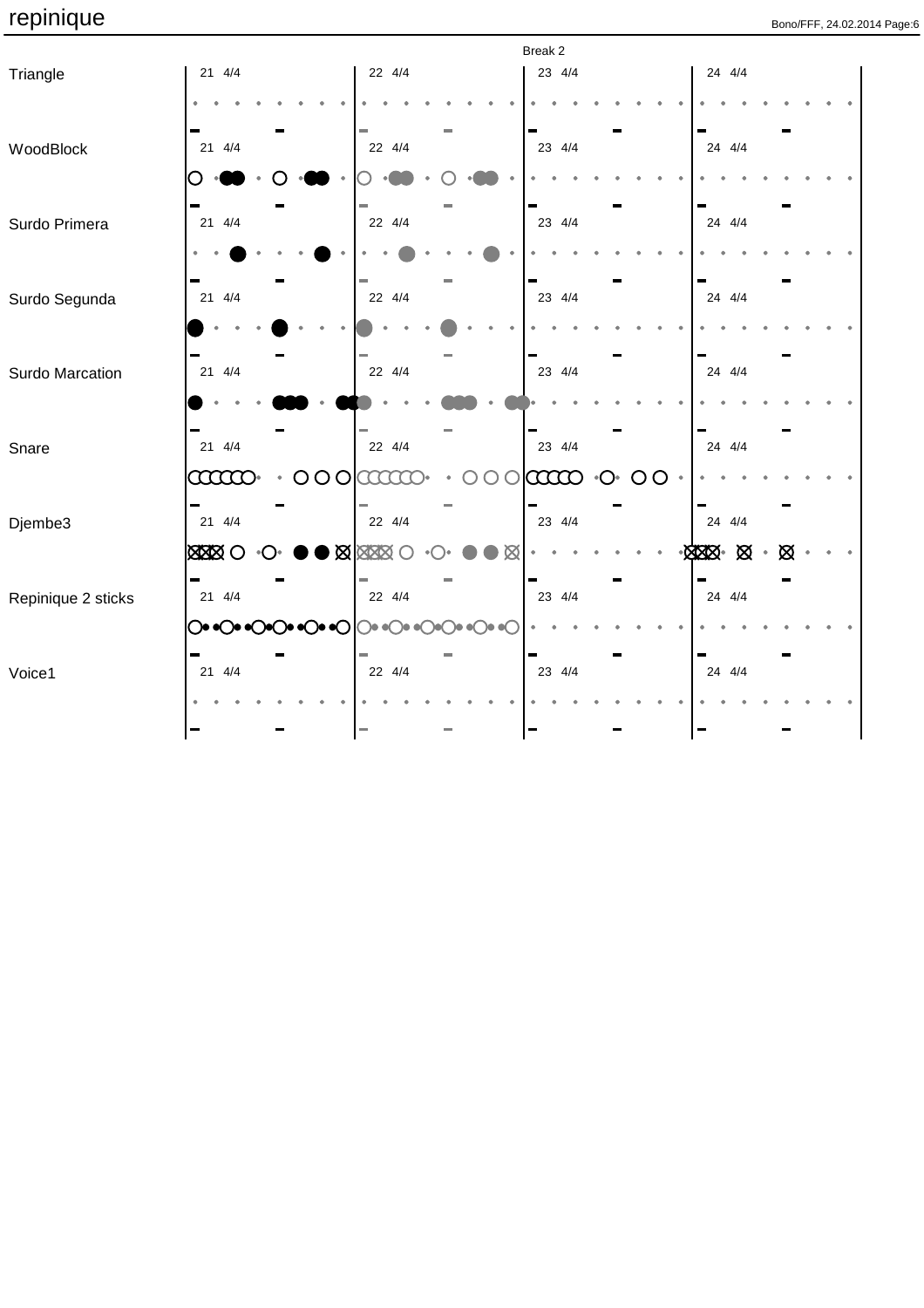|                    | Ritme 2       |                |           |                                   |                |             |
|--------------------|---------------|----------------|-----------|-----------------------------------|----------------|-------------|
| Triangle           | 25 4/4        | 26 4/4         |           | 27 4/4                            | 28 4/4         |             |
|                    |               |                |           |                                   |                |             |
|                    |               |                |           |                                   |                |             |
| WoodBlock          | 25 4/4        | 26 4/4         |           | 27 4/4                            | 28 4/4         |             |
|                    |               |                |           |                                   |                |             |
|                    |               |                |           |                                   |                |             |
| Surdo Primera      | 25 4/4        | 26 4/4         |           | 27 4/4                            | 28 4/4         |             |
|                    |               |                |           |                                   |                |             |
|                    |               |                |           |                                   |                |             |
| Surdo Segunda      | 25 4/4        | 26 4/4         |           | 27 4/4                            | 28 4/4         |             |
|                    |               |                |           |                                   |                |             |
|                    |               |                |           |                                   |                |             |
| Surdo Marcation    | 25 4/4        | 26 4/4         |           | 27 4/4                            | 28 4/4         |             |
|                    |               |                |           |                                   |                |             |
|                    |               |                |           |                                   |                |             |
| Snare              | 25 4/4        | 26 4/4         |           | 27 4/4                            | 28 4/4         |             |
|                    | $\infty$      | $000$ $\alpha$ | $\bullet$ | $000$ $\alpha$                    | $000$ $\alpha$ | $\cdot$ 000 |
|                    |               |                |           |                                   |                |             |
| Djembe3            | 25 4/4        | 26 4/4         |           | 27 4/4                            | 28 4/4         |             |
|                    | <b>BEBERO</b> | $\log 20$      |           | $\bullet$ M $\boxtimes$ M $\odot$ | $\log 20$      |             |
|                    |               |                |           |                                   |                |             |
| Repinique 2 sticks | 25 4/4        | 26 4/4         |           | 27 4/4                            | 28 4/4         |             |
|                    |               |                |           |                                   |                |             |
|                    |               |                |           |                                   |                |             |
| Voice1             | 25 4/4        | 26 4/4         |           | 27 4/4                            | 28 4/4         |             |
|                    |               |                |           |                                   |                |             |
|                    |               |                |           |                                   |                |             |